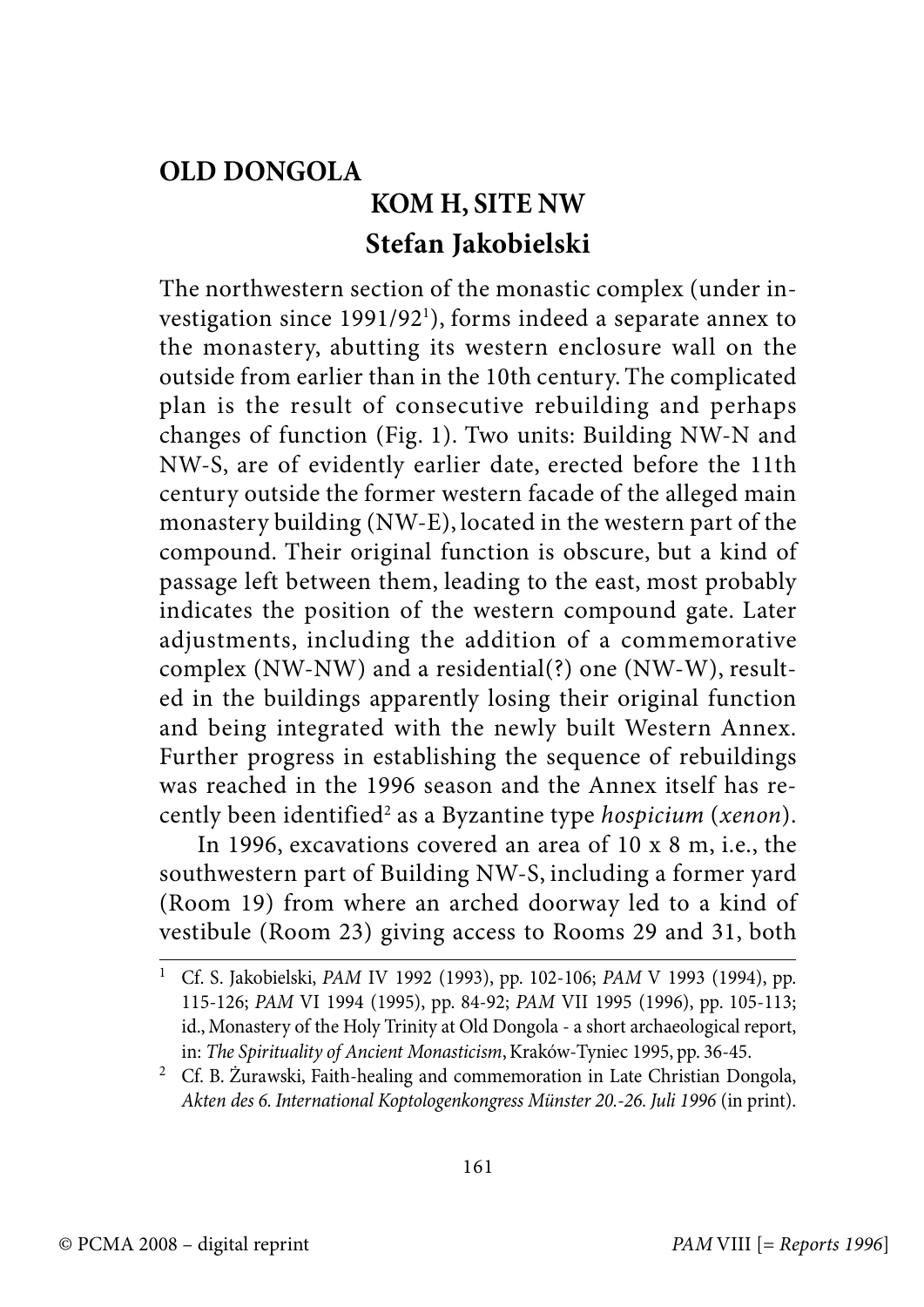

Fig. 1. Western Annex abutting the Monastery (the earliest buildings NW-N and NW-S distinguished by a plain contour). Drawing A. Wójcik and K. Pluskota.

situated to the east; Room 22 to the north was approached through the former main door to the oldest part of the Building NW-S. In this way, a long corridor was formed with the main entrance to the building being located at the west end.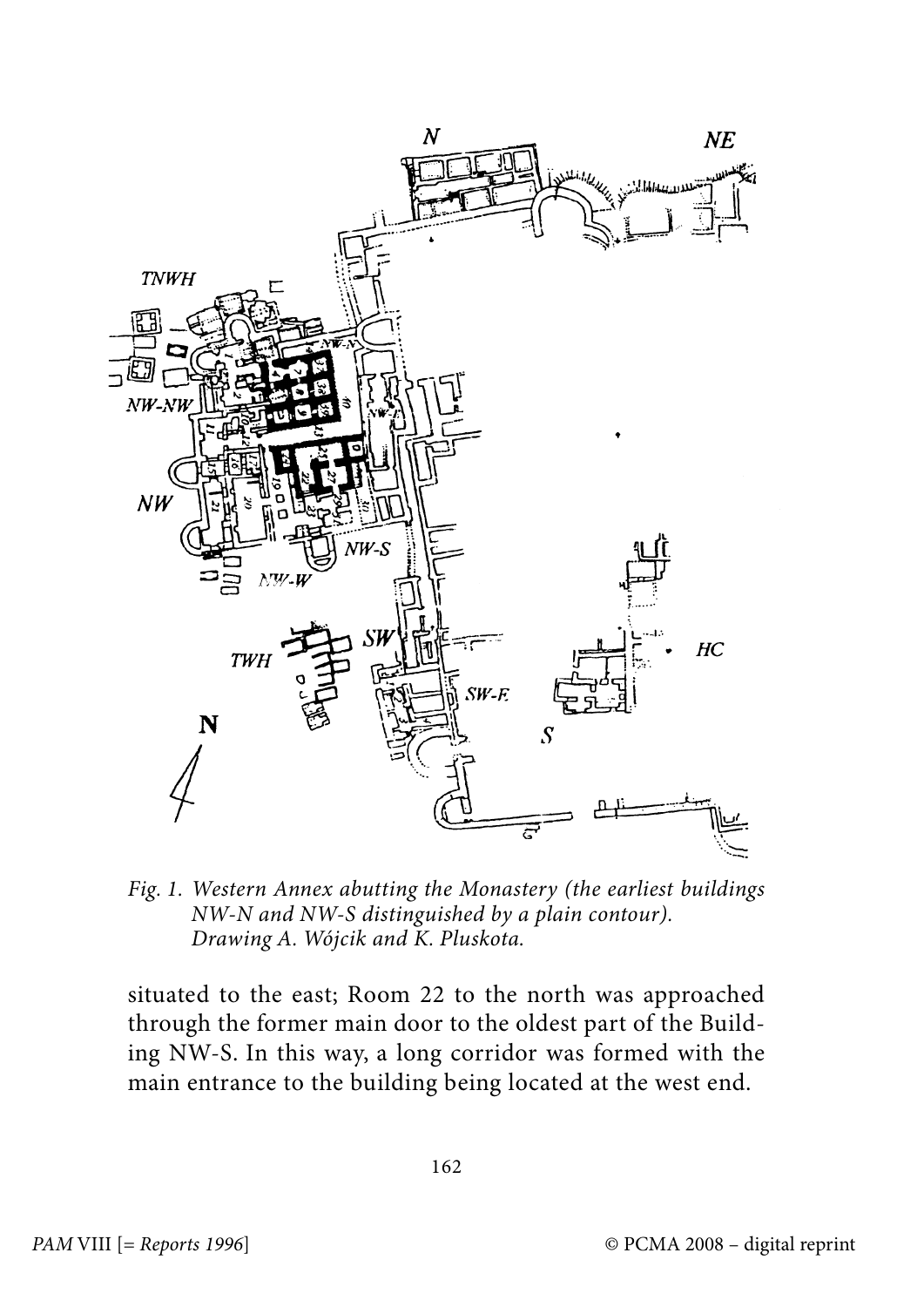The uncovered rooms are preserved up to some 4 m in height; all were originally barrel-vaulted and paved with brick (Fig. 2). Differences in brick sizes, wall thicknesses and mortar composition clearly indicate that the structure is not uniform and a sequence of consecutive rebuildings is easy to detect. Soon after the original phase of Building NW-S, a yard was added on the south and west, and the building was enlarged to the east. The next phase (3) consisted of the addition of the southern part (Rooms 23, 29 & 31). In phase 4, a large hall (Room 20) was built outside the western wall of the yard. This facilitated the introduction of vaulting over the remaining part of the yard as its western wall could now support its weight, but required that an extra wall be constructed alongside the western facade of Building NW-S, thus bringing Room 19 into existence. The last addition was a semicircular structure (Room 35) built on the axis of the elongated vestibule (22 & 23) and projecting beyond the southern outer wall of the enlarged building. This room was evidently used as a latrine, as structures of the same type along the western outer wall of the Western Annex (Rooms 15A and 21 A).

Not much can be said about the time of this rebuilding, but at least Phase 3 can be dated. On the east wall in Room 29, there is a mural composed of two parts: a half-figure of Christ above and an Archangel below.<sup>3</sup> The two representations are separated by a honorific inscription in Coptic (Fig. 3,A) containing the name and titles of archipresbyter Georgios (no doubt, the founder of the painting, or even of this part of the building), a well known benefactor of the monastery and later Archbishop in Dongola, buried in the famous inscribed crypt in AD 1113.<sup>4</sup> But since the inscription does

 $3$  The mural was only partly visible as Room 29 was not cleared to the floor level; the lower part of the figure of the archangel is still covered by rubble.

<sup>4</sup> Cf. PAM V, pp. 118-121; S. Jakobielski, Monastery of the Holy Trinity (no. 1), pp. 40-43. The stele of Georgios is published by A. Łajtar, Greek inscriptions from the Monastery on Kom H in Old Dongola, ibidem, pp. 50-55.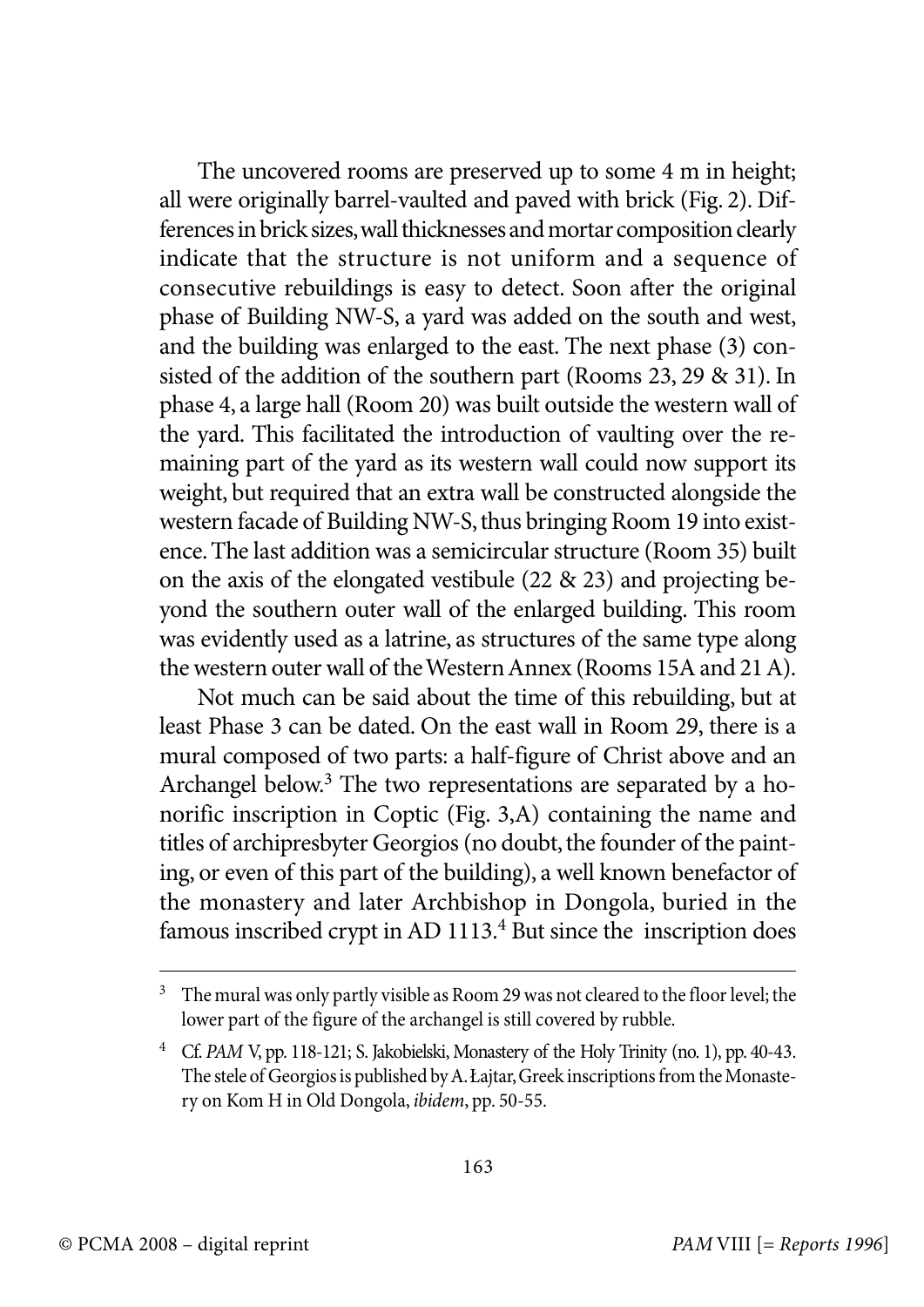



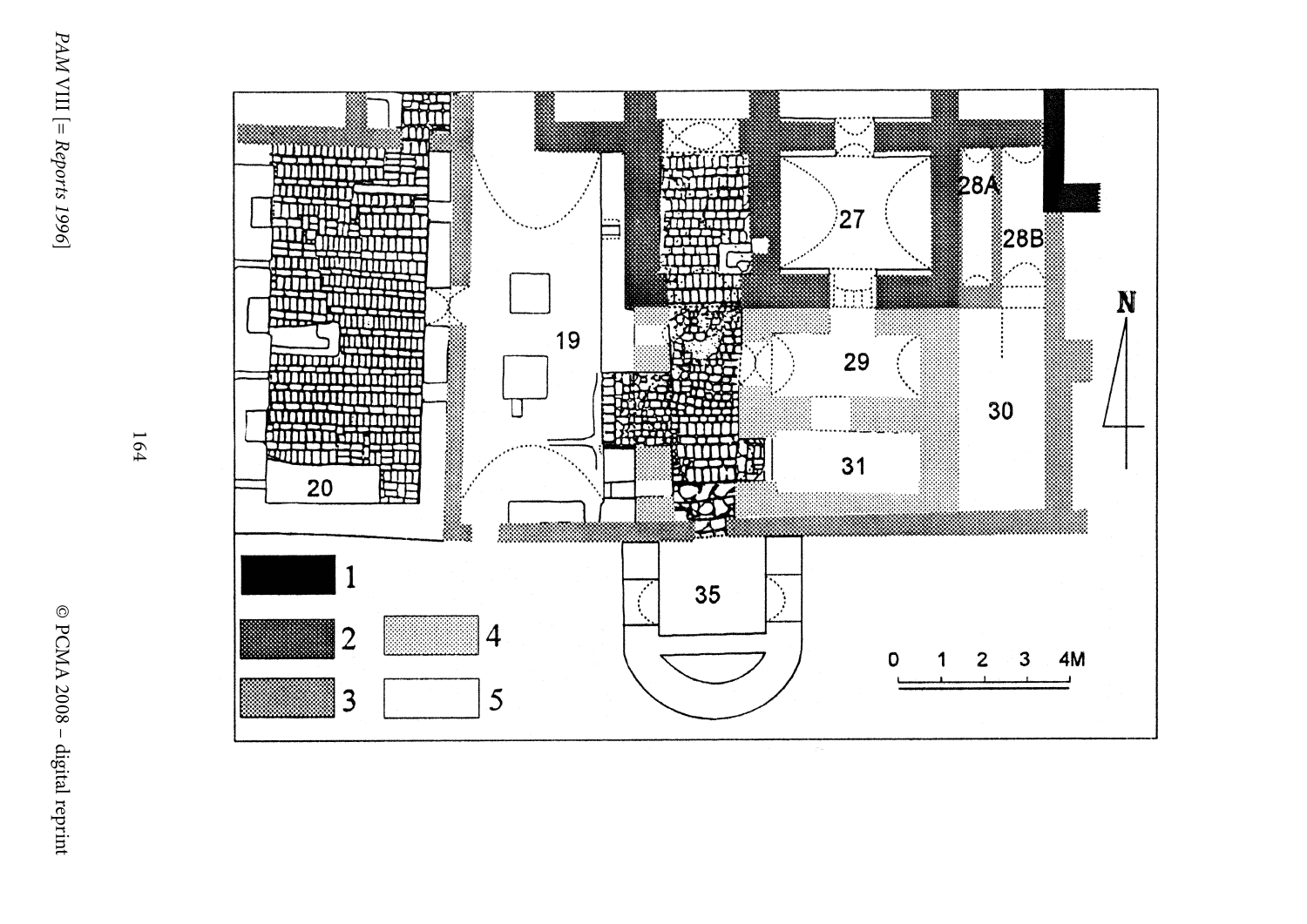not list his bishop's rank, it is to be believed that the foundation is earlier than AD 1063, that is, before his episcopate, which lasted 50 years. The style of the mural in question suits such a dating well and judging from the style of other paintings in the building it seems that its interior (including the original part of it) was not decorated earlier than in the middle of the 11th century.

Of the 10 murals in Building NW-S (including five found in the last season), some deserve special attention. The earliest group (mid-11th century) most probably comprises, apart from the foundation of Georgios, a huge painting of Archangel Michael with a nicely preserved figure of the donor, archipresbyter Marianos, depicted as a small figure against the Archangel's wing on the west wall in Room 22. The entire eastern wall of this room is occupied by a Nativity scene that follows Nubian tradition in incorporating such elements as the adoration of the Magi and Shepherds, but with important novelties: the running soldiers with drawn swords alluding to the Massacre of Innocents, and a standing figure identified as Isaiah the Prophet,<sup>5</sup> perhaps connected with the composition. A rare motif, not found as yet in Nubian painting, can be observed in the representation of Three Youths in the Fiery Furnace, namely, the figures of stokers feeding the furnace (in

<sup>5</sup> Cf. M. Martens-Czarnecka, Wall paintings from the Monastery on Kom H at Old Dongola, Akten d. 6. Internationalen Koptologenkongress, Münster 20.-26. Juli 1996 (in print).

<sup>&</sup>lt;- Fig. 2. Old Dongola. Part of the Building NW-S, excavated in season 1996. 1) The earliest Monastery building NW-E; 2) Building NW-5, original phase - 10th century or earlier; 3) the first rebuilding including the yard - 10th/11th century; 4) Georgios' rebuilding -mid 11th century; 5) later constructions - 12th century. Drawing A. Wójcik and K. Pluskota.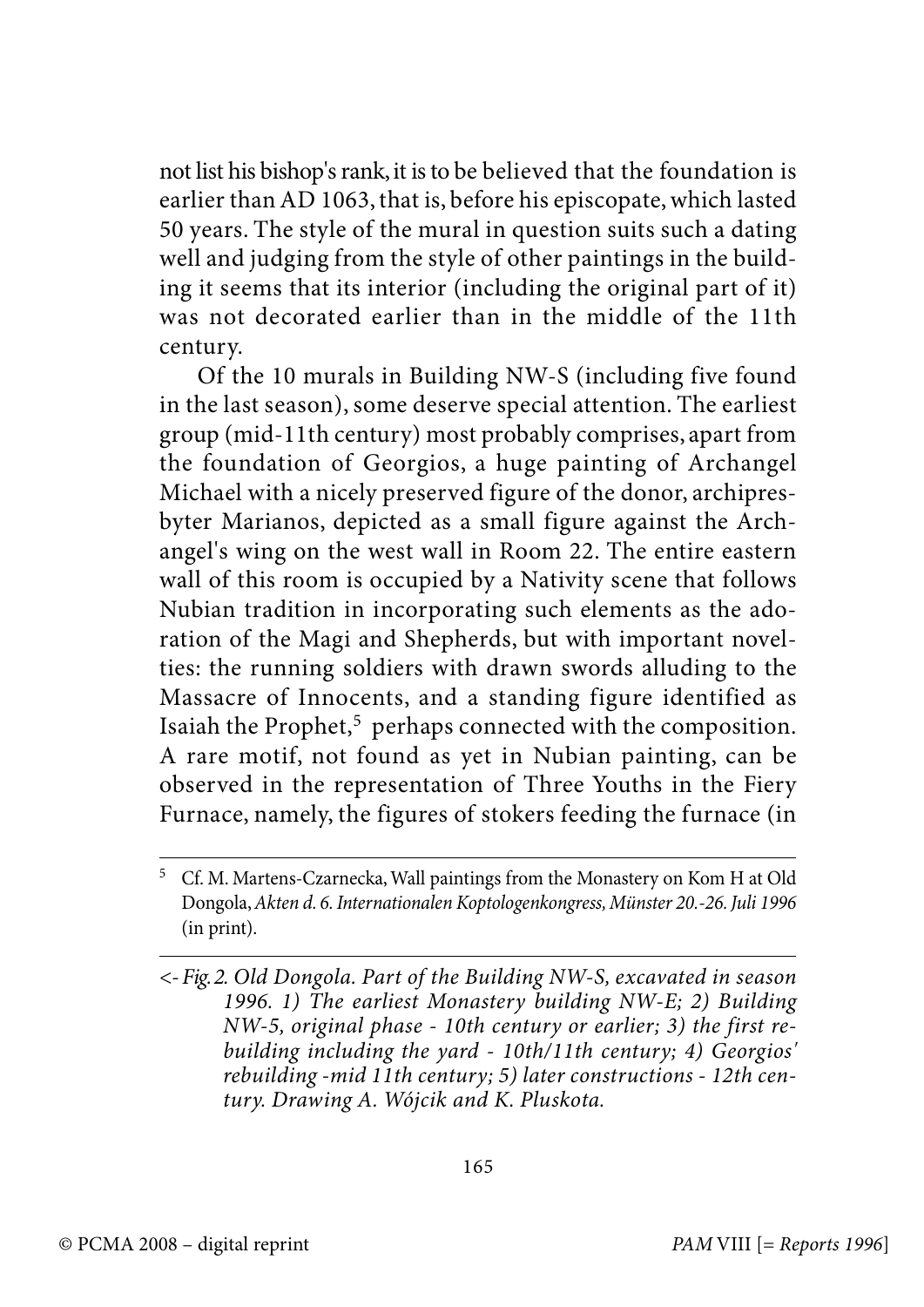

Fig. 3. Old Dongola. Facsimile of inscriptions from building NW-S. A) Dedication of Georgios, the Archipresbyter; B) Greek text of a Creed. Tracing S. Jakobielski.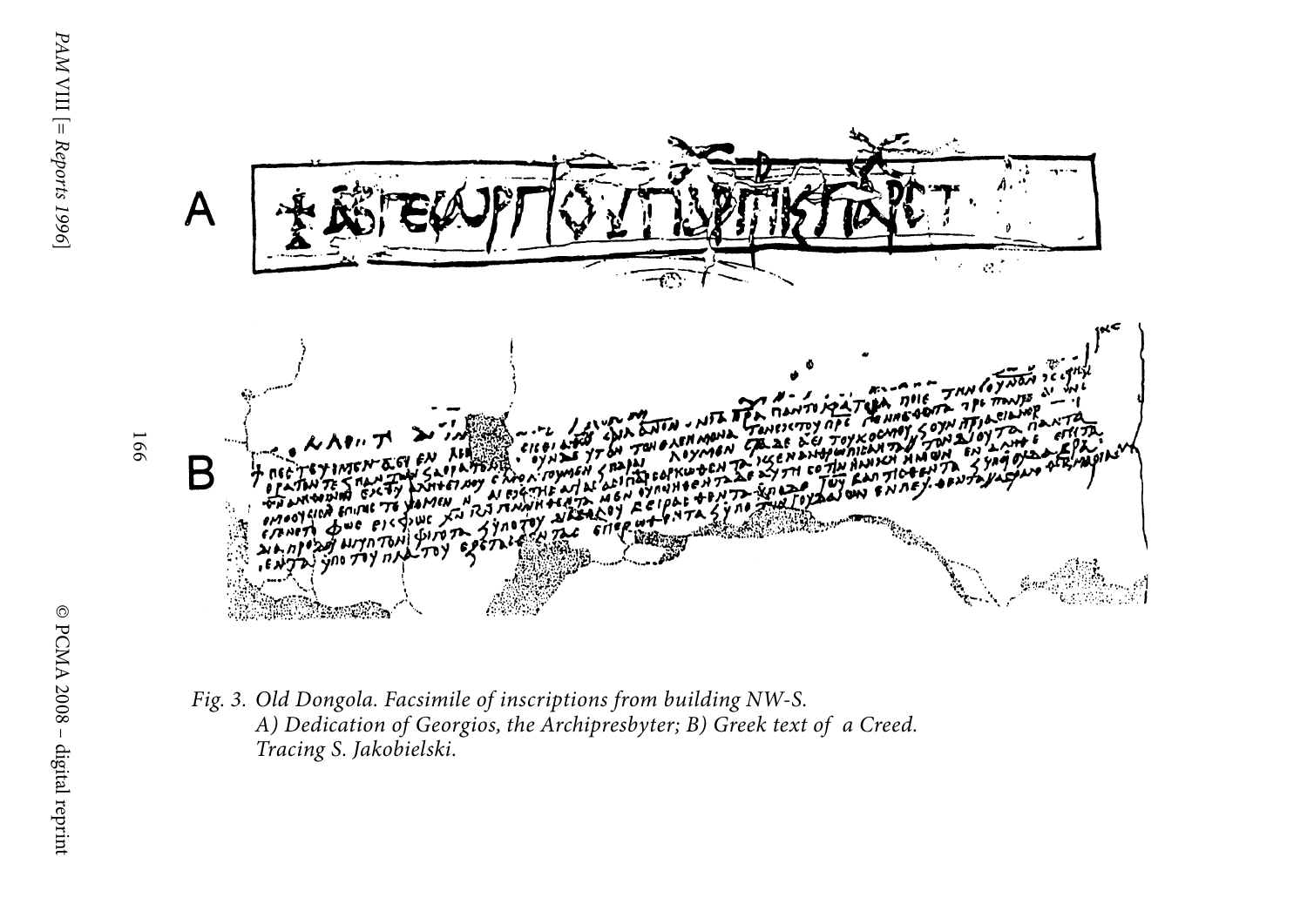fact, the only extant part of this scene) painted on the west wall in Room 23.

Two other murals are unparalleled in Nubian painting and were most probably added to the decoration in the 12th century. Both seem to reflect the later function of the Western Annex as a faith-healing complex.<sup>6</sup> One is painted on the east wall of Room 23, opposite the main doorway, and is identified as representing the saints Cosmas and Damianus receiving purses with medicaments from an Angel. The other mural in the archway leading from the vestibule to Room 29 depicts Christ healing a blind man at the Pool of Siloam (John 9:1-12). The blind man is represented with a dark face as if he was a Nubian; the legend inscribed over his head contains only one word: "Siloam".<sup>7</sup>

Among the numerous graffiti scratched or written in ink on the walls of Rooms 19, 23 and 35, one is of outstanding importance. It contains an apparently complete text in Greek (written in black ink in regular "Nubian hand"), of a Creed (Fig. 3,B). The wording of the text does not correspond literally to any of the known versions of the Nicene or any of the other Councils.<sup>8</sup> The location of the text on the north jamb of the archway between the vestibule (Room 23) and Room 31 shows that the inscription cannot be earlier then the end of 11th century.

Very high mud-brick walls of Rooms 22 and 23, exposed down to the floor level, were found to have been seriously damaged immediately above the terracotta paving. Nearly half of the original wall's thickness had been washed away. Conservation used new red-bricks to fill in the missing parts of walls. Other protective measures were taken in the western entrance where a large

<sup>6</sup> According to a hypothesis of B. Żurawski, cf. note 2, above.

<sup>7</sup> For other murals found this season in the SW section, cf. B. Żurawski, infra, pp. 169ff.

 $^8$  The text is being studied by A. Łajtar and shall be published shortly in the Jahrbuch für Antike und Christentum.